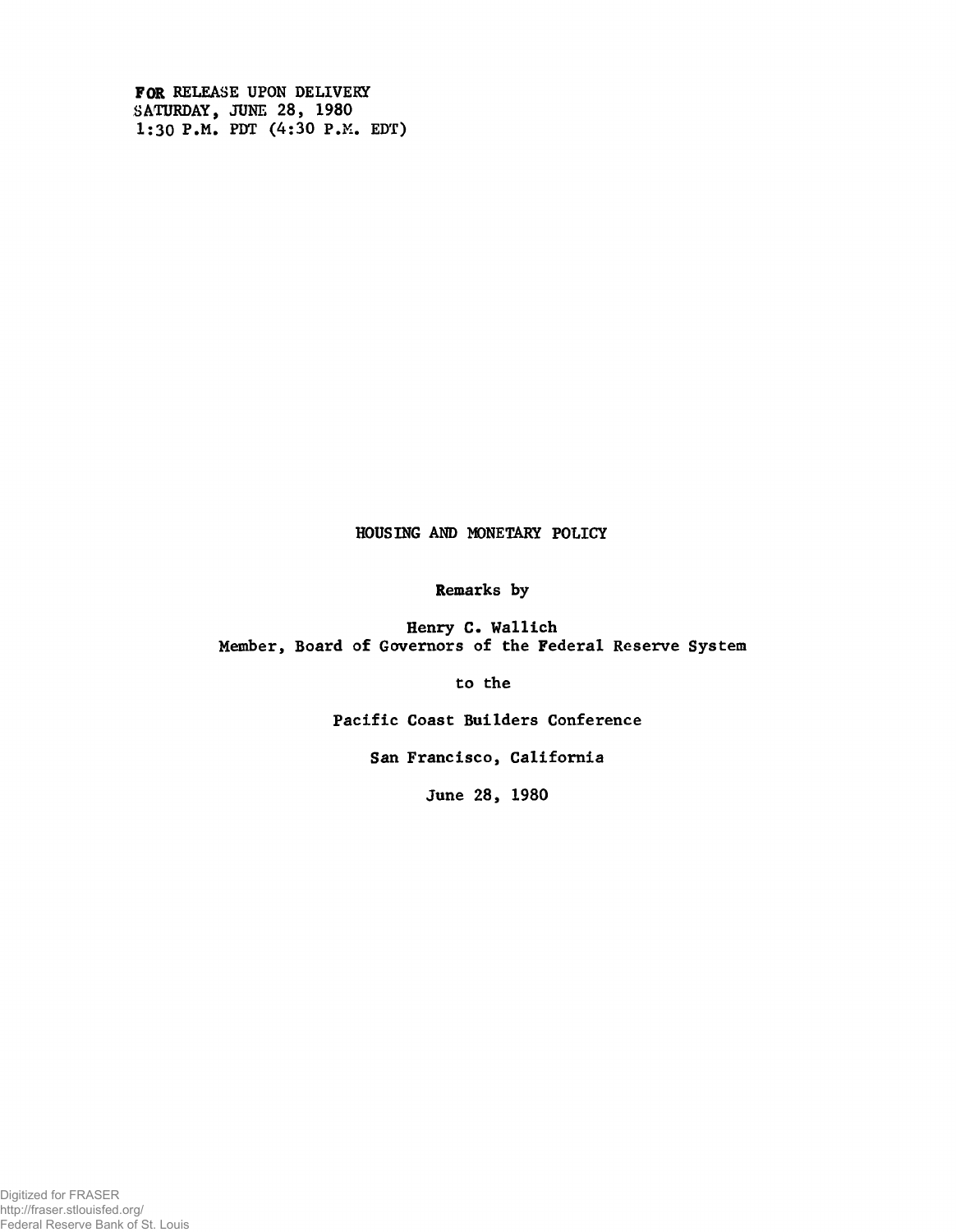#### HOUSING AND MONETARY POLICY

Remarks by

Henry C. Wallich Member, Board of Governors of the Federal Reserve System

to the

Pacific Coast Builders Conference

San Francisco, California

June 28, 1980

It is a pleasure, and an honor, to be on this panel together with Jay Janis and Herman Smith, under the guidance of Marvin Gilman, to talk about federal economic policy in today's housing picture.

As we move into the second half of 1980, we are looking at the beginning of a new housing cycle. Housing starts are likely to bottom out soon. Permits have already turned up, although I would not give too much attention to data for a single month.

Today, housing construction is severely depressed in most parts of the nation. Housing has been the victim of the surge of inflation, as has happened several times before. As we look to the future and formulate our policies, we must be guided by the need both to restore the immediate health of the housing industry and to forestall continuation of this typical cyclical pattern.

# How We Got Here

Let me review how we got to where we are. In recent years, the role of housing and its finance in the American economy has become more important than ever. Home ownership now represents the single most important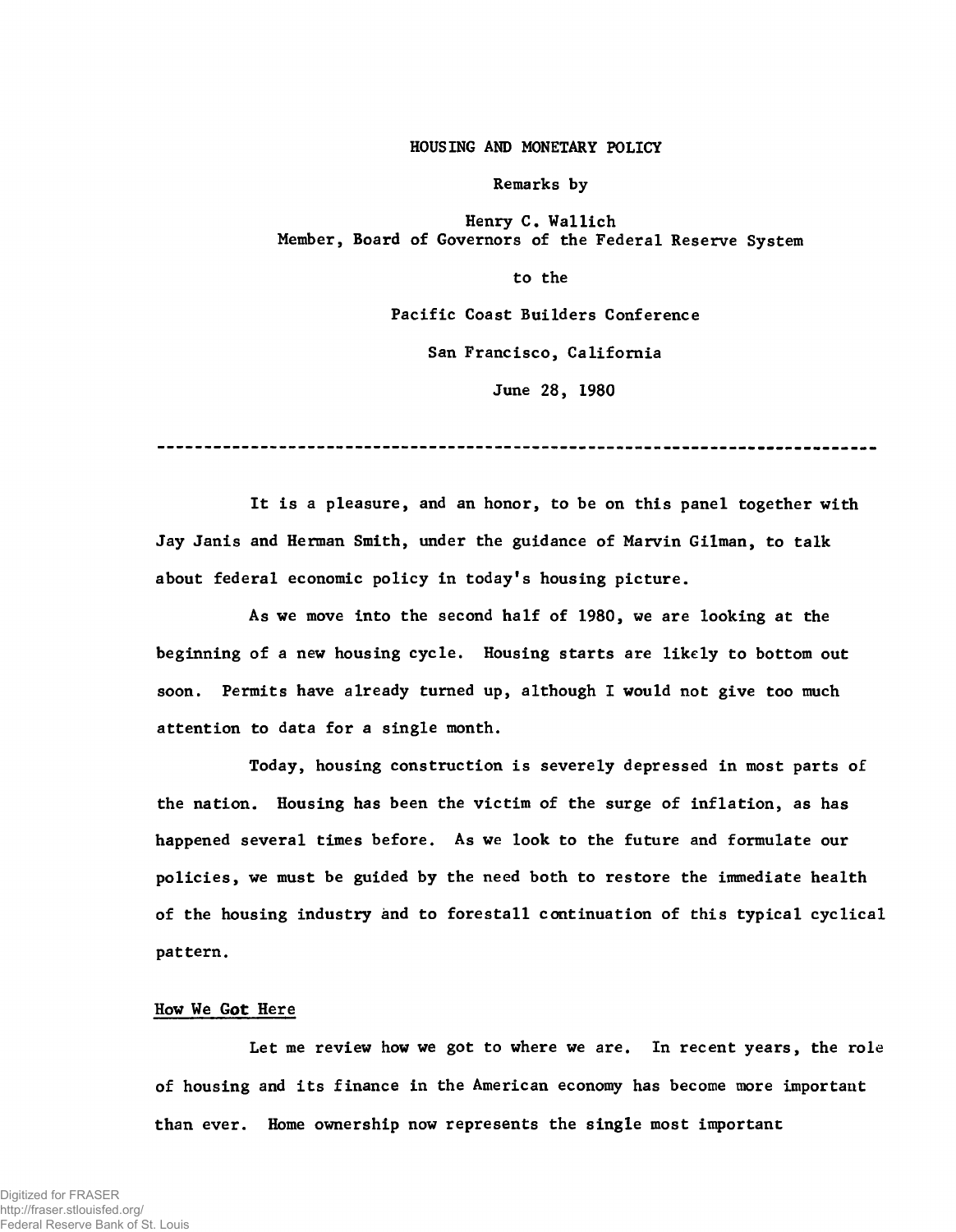asset of American families, totaling \$2.2 trillion. The dollar value of new housing units constructed in 1979, close to \$100 billion, was nearly three times its level 10 years ago and two times its level five years ago. The volume of home mortgages issued last year was of the order of \$110 billion. This accounts for 28 percent of all the credit raised by nonfinancial borrowers in the economy. The total stock of 1 to 4 family home mortgages outstanding amounts to \$872 billion, equal to 23 percent of the total debt of nonfinancial borrowers outstanding, or about equal to the debt of the federal government. The wealth of the American people increasingly has come to consist of their homes, their saving has increasingly been done for them by the rise in the price of their homes, and they have increased their mortgage indebtedness in order to liquify accumulated housing equity.

The evidence shows that people today are willing to devote a much higher fraction of their income to homeownership than in the past. For nearly 46 percent of home buyers in 1979, housing expense exceeded 25 percent of household income, against 38 percent in 1977. The pressure to acquire an inflation hedge seems to be as strong among the unmarried as the married. In Washington, D.C., the percentage of home buyers who were single rose from 20 percent in 1977 to 40 percent in 1979.

### Housing Aids

Behind this love affair of the American people with their homes are forces that have been constructive and others that have been distinctly not so. Housing in the United States is supported by a variety of incentives and subsidies, many of which are not available in other countries. Full tax deductibility of mortgage interest, without imputation of implicit rent to the owner's income, seems to be an almost unique feature of the housing

-2-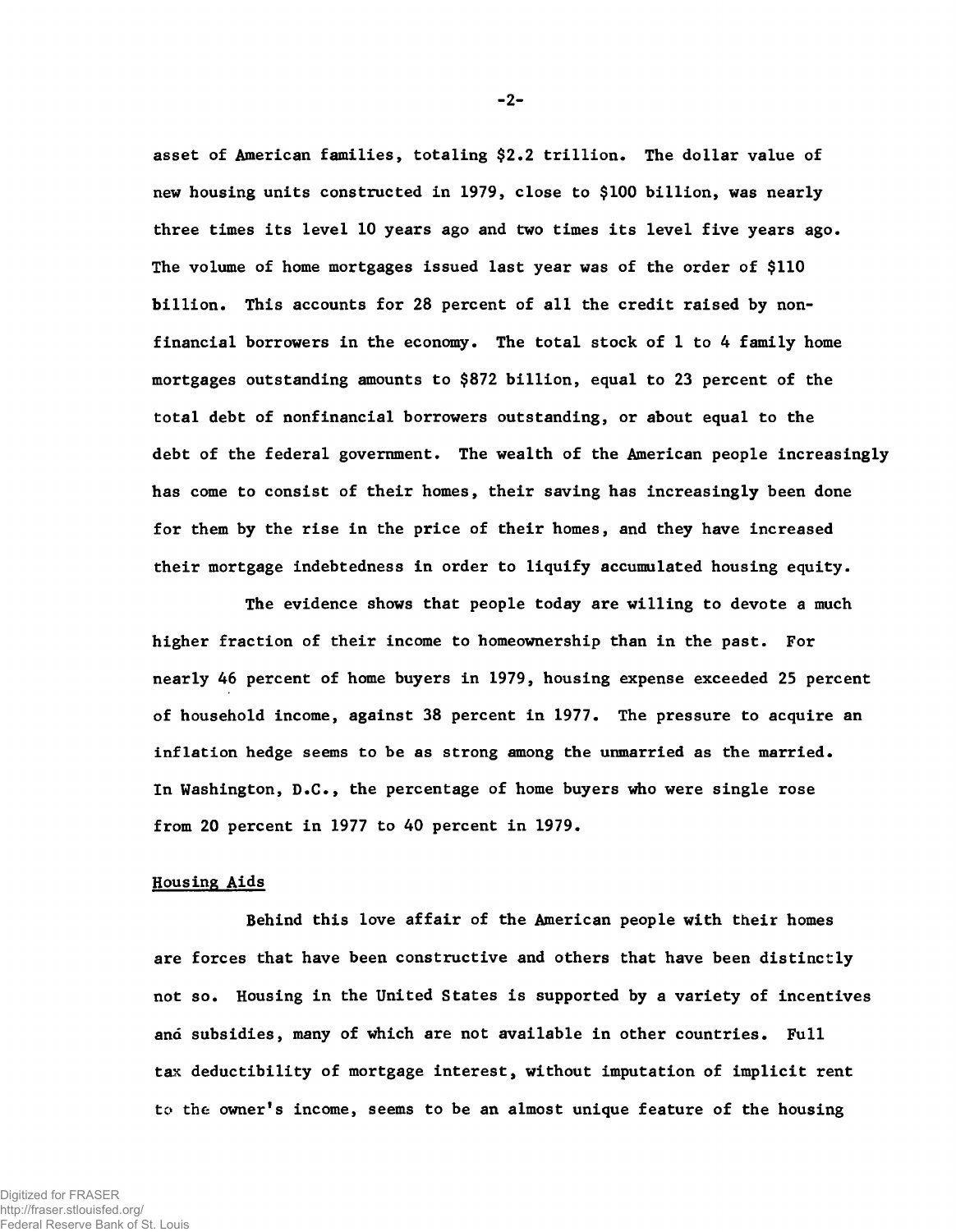scene in the United States. Deductibility of interest is far more limited, where it exists at all, in Canada, Germany, the United Kingdom, France, and Italy. The government for many years has offered to insure and guarantee homeowner mortgages, and in recent years, we have created a pipeline from the bond market into the housing finance market, through a variety of mortgagebacked passthrough securities. An effort has been made, ill advised in my view, to hold down mortgage interest rates by not allowing thrift institutions and banks to pay a market-oriented interest rate to small savers. The flow of small savings has been diverted to mortgage-oriented thrift institutions by allowing them to pay a slightly higher deposit rate than their commercial bank competitors. This is only a partial list of the public policies we have employed to help channel resources into housing.

#### Price vs. Volume

Aided by strong demographics, measures like those I mentioned have strengthened the demand for owner-occupied housing. Rental construction has fared far less well, again largely because of public action such as rent controls. But the supply of new housing has shown itself to be not very elastic in response to mounting demand. Construction capacity is limited, and high activity has led to higher production costs. Limitations on the supply of land mandated by nature have been aggravated by man through regulation of all sorts. Much of the demand, therefore, has gone into higher prices rather than increased volume. Over the last 5 years, the price of owner-occupied homes has risen by 69 percent for new and 64 percent for old homes, contrasted with a rise in the consumer price index of 47 percent. Thus, housing prices have contributed to general inflation. They have also made homeowners affluent

 $-3-$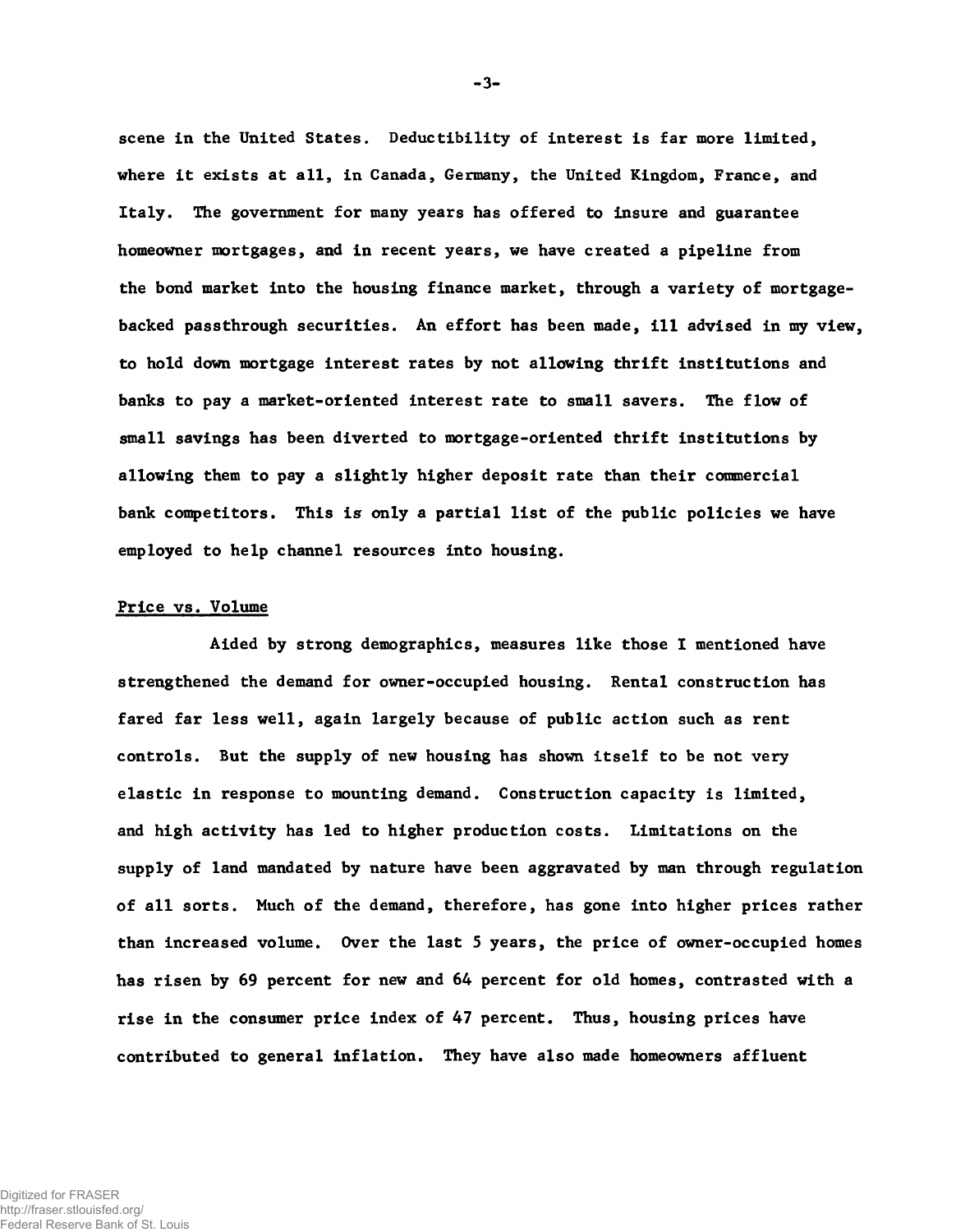while inflation was destroying the value of savings in thrift institutions, in bonds, and in common stocks. And meanwhile potential new home buyers, who had no existing home to sell at a profit, were increasingly driven out of the market. Recent survey data indicate that from 1977 to 1979 the share of firsttime buyers among all home buyers dropped from over one-third to about onesixth.

# Inflation and Interest Rates

Meanwhile inflation was relentlessly driving up interest rates. Both borrowers and lenders, except for small savers and stockholders, have increasingly learned to defend themselves against inflation. Lenders know that they must get an interest rate at least equal to the rate of inflation, and more if they are taxable. Borrowers have learned that rising property values and rising incomes will compensate them for higher interest rates, and if they are taxable, they will still be ahead of the game. Until late last year monetary policy, in its effort to moderate the rise of interest rates, only made them higher in the end by tolerating more inflation. The government's huge deficits added to demand in capital markets and to rising interest rates. Following the policy changes instituted last October, which were designed to give the Fed better control over aggregate flows of money and credit, market interest rates rose further and many mortgage lenders temporarily withdrew from the market.

#### Efforts to Avoid Disintermediation

Thus, it was not a lack of demand that struck housing, but principally the unavailability of financing, or availability only at very high interest rates. This has been the experience also of the earlier business and housing cycles experienced by our economy. In the expansion

Digitized for FRASER http://fraser.stlouisfed.org/ Federal Reserve Bank of St. Louis -4-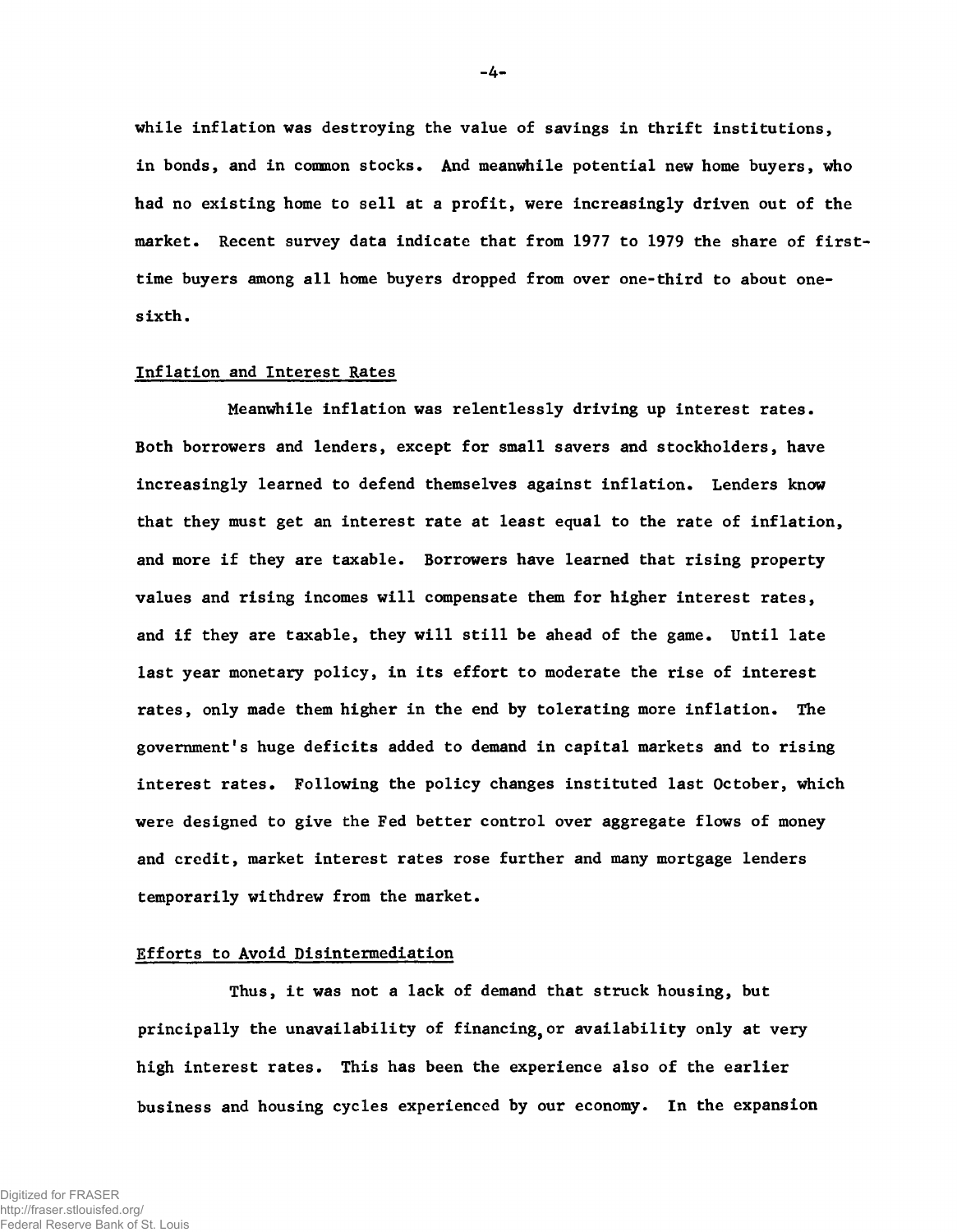that came to an end early this year, special efforts were made by the Federal Reserve, the Federal Home Loan Bank Board, and other agencies, to shield housing against a recurrence. The six-month money market certificate was introduced, perhaps the most "successful" financial instrument of all time. I put the word "successful" in quotation marks advisedly, because in the end it only helped to postpone the day of disintermediation for the thrift institutions to a time of still higher interest rates and so helped to substitute a serious earnings problem for what might have been mainly a liquidity problem. Regulation Q ceilings were shifted around and the monetary aggregates allowed to expand excessively to avoid what were considered premature increases in interest rates. All this represented wellintentioned efforts to shield the thrift institutions and their principal customer, the housing industry, against disintermediation. But all that was achieved was to postpone a little the day of reckoning and to make it more severe when it came.

The measures of March 14 that had to be instituted late in the day, in order to keep accelerating inflation from exploding, also took special account of the needs of the housing industry. The credit controls imposed at that time sought to avoid the need to slow the inflation mainly by high interest rates. Given the tax shelters enjoyed by most borrowers, even the very high nominal rates reached in the mortgage market were still severely negative in real terms for many borrowers. Moreover, the controls and restraints imposed by the Federal Reserve specifically exempted small business and especially home builders from limitations on bank credit expansion. Also, small banks with high loan ratios were given special rediscount privileges, a measure addressed primarily toward the needs of agriculture but also helpful to housing. Reserve requirements were imposed on money market mutual funds

-5-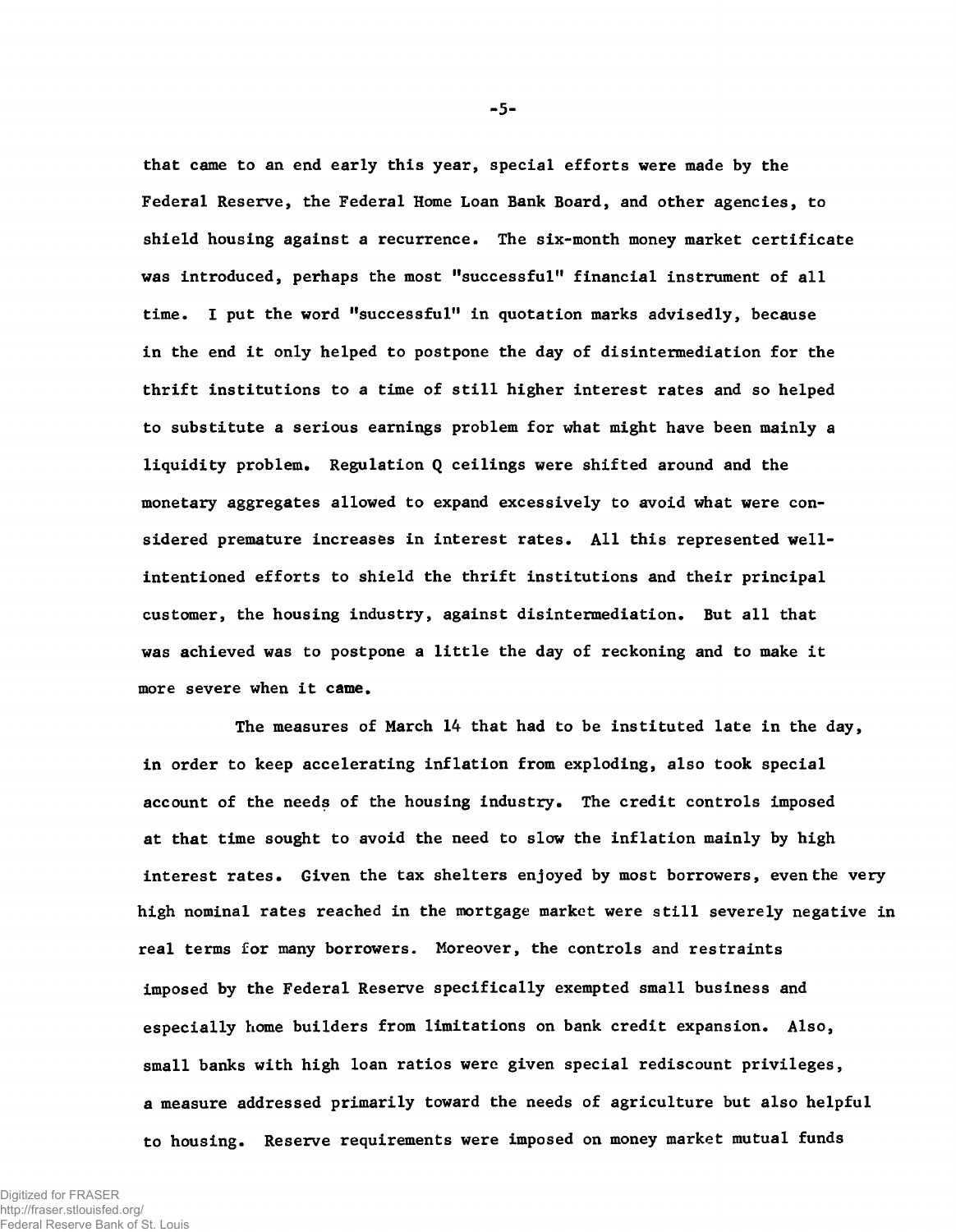to slow the drain of money from local banks and thrift institutions into money market centers. All this, together with a series of actions taken by the Federal Home Loan Bank Board, has helped to ease the situation of financial institutions.

Interest rates have come down dramatically since March under the new procedures instituted by the Federal Reserve which focus on a rigorous pursuit of a money supply target. Treasury bill rates are down about 8 percentage points from their peak, and so is the prime rate. Mortgage rates have come down about 4 points, and the supply of funds is building up. The condition of thrift institutions has improved, and if there were concerns earlier they have been removed. The financial system has weathered the strain of the last few months in good condition.

We must now look toward the future. As I said before, this means two things: to resume moderate speed in housing and in the economy generally, and, second, to work toward avoiding a repetition in future years of the boomand-bust cycle.

The forces that will turn housing and the economy around are already at work. Lower interest rates, greater availability of money, and an improvement in the balance sheets of households and business are underway. These developments do not need any special stimulation from a tax cut or an acceleration of monetary growth. Such measures would have their effects too late to affect the present situation and would only guarantee us a resumption of accelerating inflation a few quarters down the road.

It is precisely toward the control of inflation that future measures need to be geared at the Federal Reserve. If inflation were to keep rising, I would see little hope for the future of our economy or of the housing industry. Inflation has ravaged our savings, our productivity,

**- 6-**